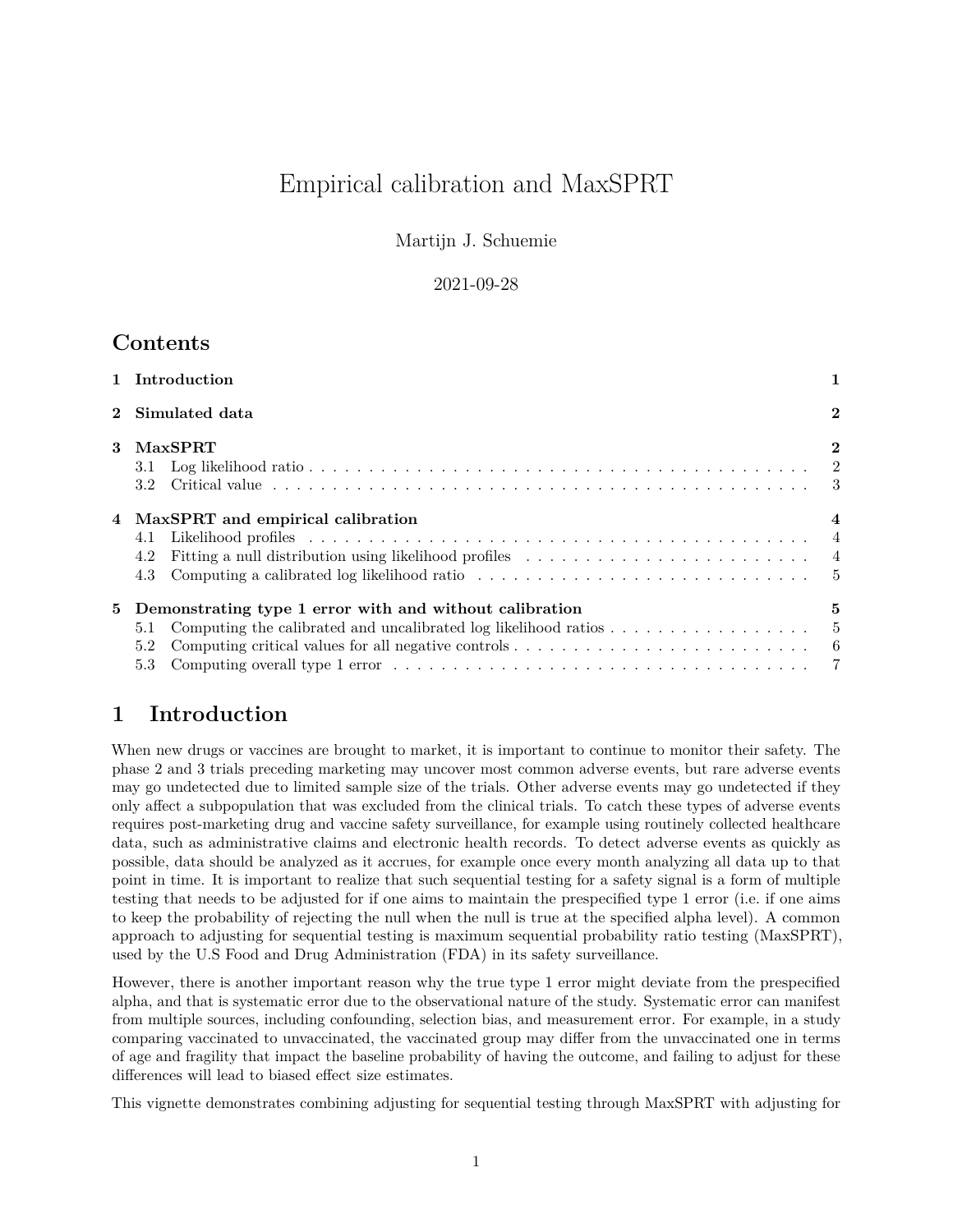systematic error using empirical calibration. We use a simulated dataset of survival data for several negative controls and a single positive control.

### <span id="page-1-0"></span>**2 Simulated data**

For this vignette we will use simulated data that can be generated using the simulateMaxSprtData function

```
maxSprtSimulationData <- simulateMaxSprtData()
head(maxSprtSimulationData)
```

| ## |                 |   |        |    | time outcome exposure lookTime outcomeId |
|----|-----------------|---|--------|----|------------------------------------------|
|    | ## 6 5.4443501  |   | TRUE   | 10 |                                          |
|    | ## 18 5.7940466 | 0 | TRUE   | 10 |                                          |
|    | ## 35 7.5386315 | Ω | TRUE.  | 10 |                                          |
|    | ## 51 5.4168833 | 0 | TRUF.  | 10 |                                          |
|    | ## 62 0.5159339 | 0 | FALSE  | 10 |                                          |
|    | ## 74 9.9375227 | 0 | FALSE. | 10 |                                          |

This is simulated survival data for 50 negative controls (outcome IDs 1-50), and 1 positive control (outcome ID 51). The data provides 10 looks at data accruing over time (at times  $t = 10, 20, 30, \ldots, 100$ ), with each look having more data than the one before. We simulated moderate systematic error (mean =  $0.2$ , SD =  $0.2$ ), and the positive control has a true hazard ratio of 4.

### <span id="page-1-1"></span>**3 MaxSPRT**

MaxSPRT (Maximum Sequential Probability Ratio Testing) is a well-known procedure for adjusting for sequential testing. It requires computing the log likelihood ratio (LLR), and comparing it against a prespecified critical value to determine whether there is a signal (suggesting an effect).

#### <span id="page-1-2"></span>**3.1 Log likelihood ratio**

In this case, because we have survival data we will use a Cox proportional hazards model. For any outcome, at any look, we can fit a Cox model using the Cyclops package. In this example, we use outcome 51, and the look at  $t = 50$ :

```
library(Cyclops)
library(survival)
dataOutcome51 <- maxSprtSimulationData[maxSprtSimulationData$outcomeId == 51, ]
dataOutcome51LookT50 <- dataOutcome51[dataOutcome51$lookTime == 50, ]
cyclopsData <- createCyclopsData(Surv(time, outcome) ~ exposure ,
                                 modelType = "cox",
                                 data = dataOutcome51LookT50)
fit <- fitCyclopsModel(cyclopsData)
```

```
coef(fit)
```
## exposureTRUE ## 1.829709

For MaxSPRT, we're not interested in the point estimate of the hazard ratio, but rather the LLR. This is the log of the ratio between the maximum likelihood, and the likelihood of the null hypothesis. The maximum likelihood is already available from the fit object:

```
# Maximum log likelihood:
fit$log_likelihood
```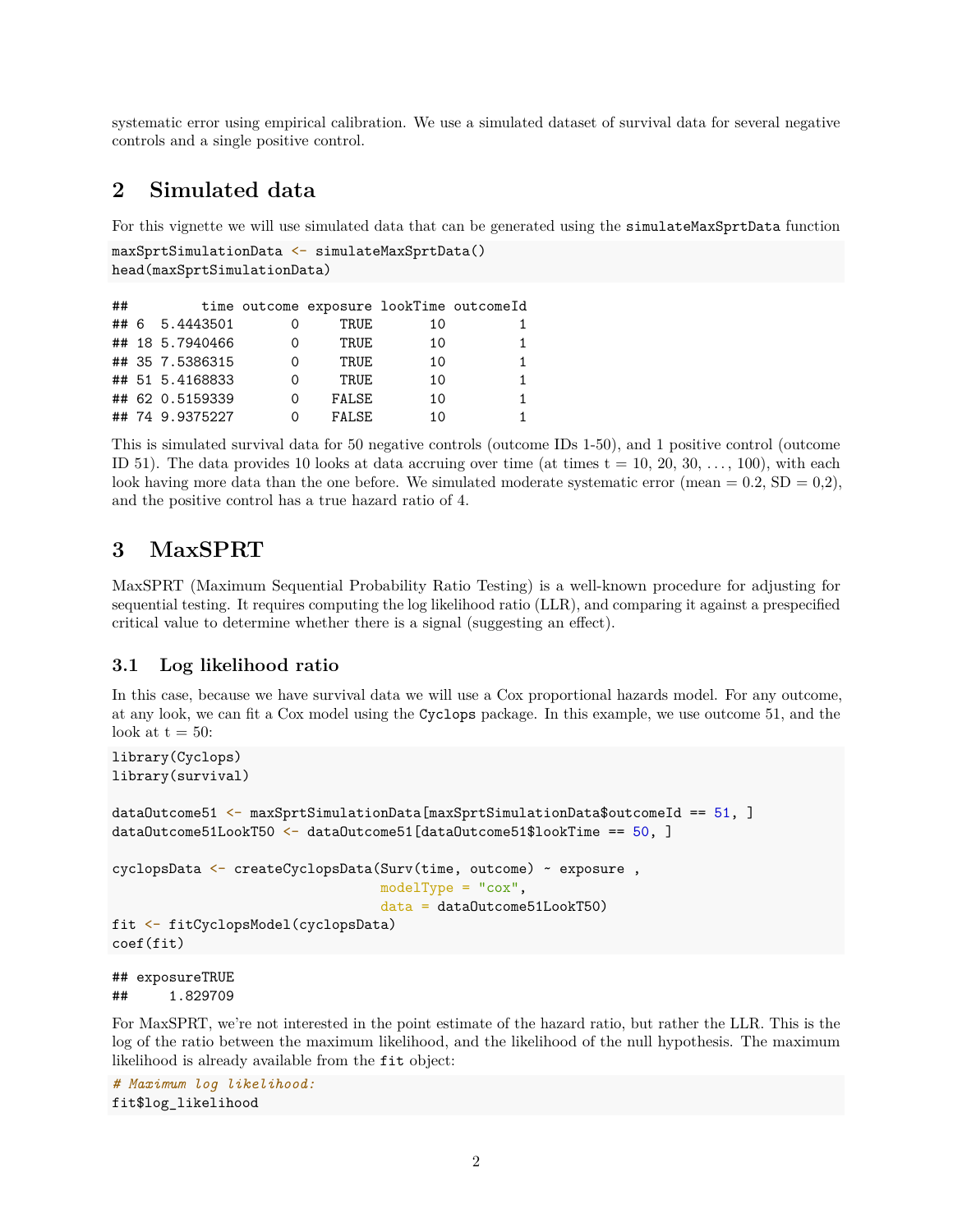## [1] -1167.396

We can use Cyclops to compute the log likelihood of parameter value  $0$  (hazard ratio  $= 1$ ):

```
llNull <- getCyclopsProfileLogLikelihood(object = fit,
                                          parm = "exposureTRUE",
                                          x = 0) $value
```
llNull

## [1] -1210.618

And we can compute the LLR by subtracting the two. Note that we use a single-sided test, so we will set LLR to 0 if the point estimate (the maximum likelihood estimate) is below 0. It might also be the case that no maximum likelihood estimate exists, for example because there are zero counts, in which case we also set the LLR to 0:

```
if (fit$return_flag == "ILLCONDITIONED" || coef(fit) < 0) {
 llr <- 0
} else {
 llr <- fit$log_likelihood - llNull
}
llr
```
## [1] 43.22212

#### <span id="page-2-0"></span>**3.2 Critical value**

The critical value for the LLR is computed based on the total number of looks that are expected to be made, and the expected sample size at each look. Because we have already simulated all looks, we will use the actual sample sizes instead of expected ones. For Cox models it is recommended to use the binomial critical value computation:

```
outcomesPerLook <- aggregate(outcome ~ lookTime, dataOutcome51, sum)
# Need incremental outcomes per look:
outcomesPerLook <- outcomesPerLook$outcome[order(outcomesPerLook$lookTime)]
outcomesPerLook[2:10] <- outcomesPerLook[2:10] - outcomesPerLook[1:9]
exposedTime <- sum(dataOutcome51$time[dataOutcome51$exposure == TRUE &
                                        dataOutcome51$lookTime == 100])
unexposedTime <- sum(dataOutcome51$time[dataOutcome51$exposure == FALSE &
                                          dataOutcome51$lookTime == 100])
cv <- computeCvBinomial(groupSizes = outcomesPerLook,
                        z = unexposedTime / exposedTime,
                        minimumEvents = 1,
                        alpha = 0.05)
## Selected alpha: 0.046 (least conservative value below 0.05)
cv
```
## [1] 2.689342 ## attr(,"alpha") ## [1] 0.04597

By comparing the LLR to the critical value we can determine whether there is a signal:

llr > cv

## [1] TRUE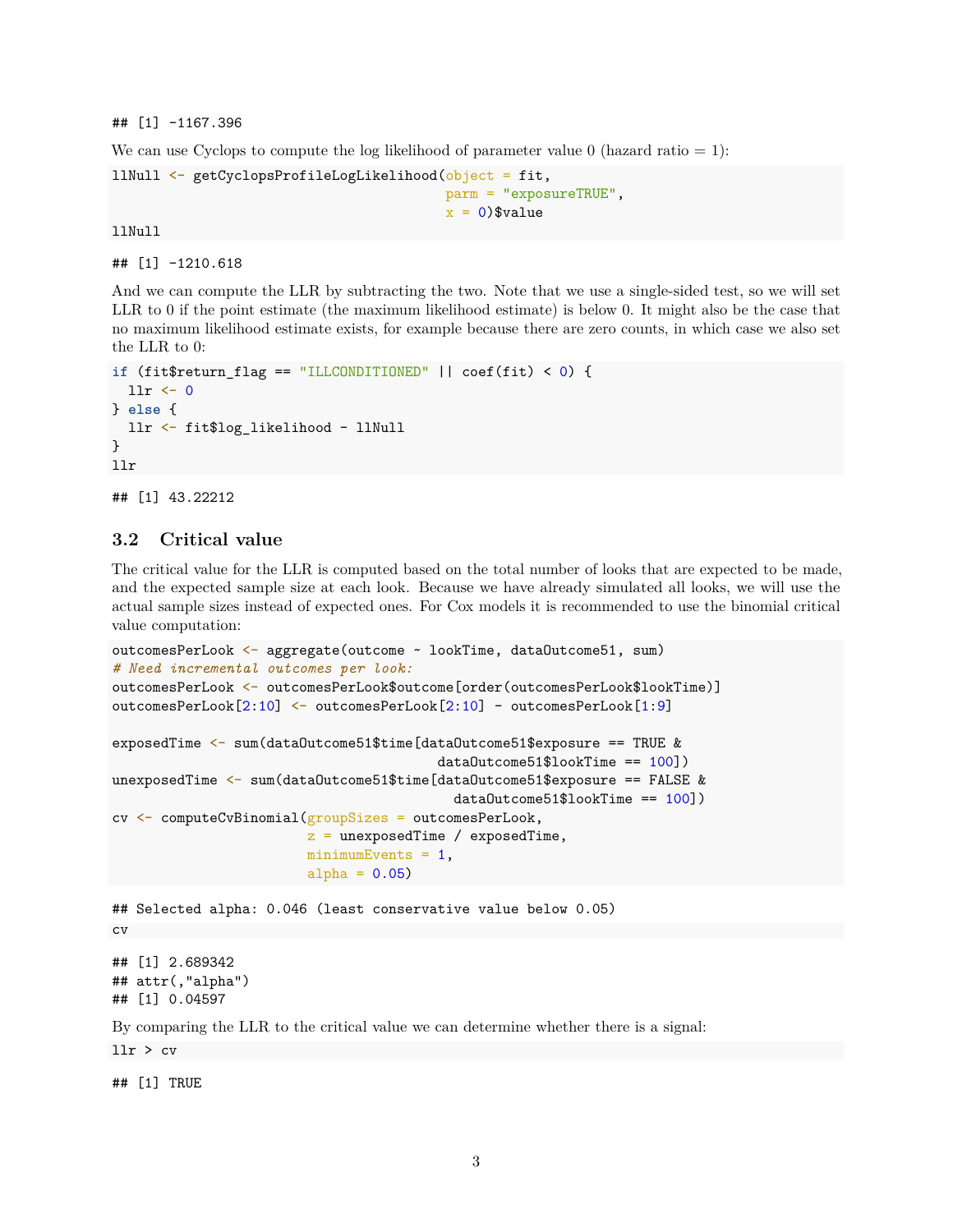### <span id="page-3-0"></span>**4 MaxSPRT and empirical calibration**

### <span id="page-3-1"></span>**4.1 Likelihood profiles**

For empirical calibration, we'll need more than just the likelihood at the maximum and at the null hypothesis. Instead, we'll need information on the entire likelihood distribution. A convenient way to approximate the likelihood function is the likelihood profile. This profile provides, at various values the hazard ratio, the computed likelihood. The 'Cyclops package has a convenient function for computing likelihood profiles:

```
llProfileOutcome51LookT50 <- getCyclopsProfileLogLikelihood(object = fit,
                                                            parm = "exposureTRUE",
                                                            bounds = log(c(0.1, 10)))
```
head(llProfileOutcome51LookT50)

```
## # A tibble: 6 x 2
## point value
## <dbl> <dbl>
\# \# 1 -2.30 -1411.
## 2 -2.29 -1410.
## 3 -2.29 -1410.
## 4 -2.28 -1409.
## 5 -2.27 -1408.
## 6 -2.26 -1407.
```
Here we've specified that the true hazard ratio is almost certainly in the [0.1, 10] range, so the profile will be restricted to this region. This function uses an adaptive grid, using more grid points if the likelihood shows higher curvature to avoid loss of information.

#### <span id="page-3-2"></span>**4.2 Fitting a null distribution using likelihood profiles**

We can fit our null distribution as usual, using the point estimates and standard errors of the negative controls as described in the other vignettes, but when counts are low this may lead to biased estimates of the null distribution parameters. Especially for the earlier looks, we can expect counts to be low, and therefore it is better to take the full likelihood distribution of each negative control into account. Again the likelihood profiles are a convenient way of capturing the full likelihood function. Here we compute the likelihood profile for all negative controls (having outcome IDs 1-50) at time  $t = 50$ :

```
negativeControlProfilesLookT50 <- list()
dataLookT50 <- maxSprtSimulationData[maxSprtSimulationData$lookTime == 50, ]
for (i in 1:50) {
  dataOutcomeIlookT50 <- dataLookT50[dataLookT50$outcomeId == i, ]
  cyclopsData <- createCyclopsData(Surv(time, outcome) ~ exposure ,
                                   modelType = "cox",
                                   data = dataOutcomeIlookT50)
  fit <- fitCyclopsModel(cyclopsData)
  llProfile <- getCyclopsProfileLogLikelihood(object = fit,
                                              parm = "exposureTRUE",
                                              bounds = log(c(0.1, 10)))negativeControlProfilesLookT50[[i]] <- llProfile
}
```
We can use these profiles to fit the null distribution:

```
nullLookT50 <- fitNullNonNormalLl(negativeControlProfilesLookT50)
```

```
## Detected data following grid distribution
```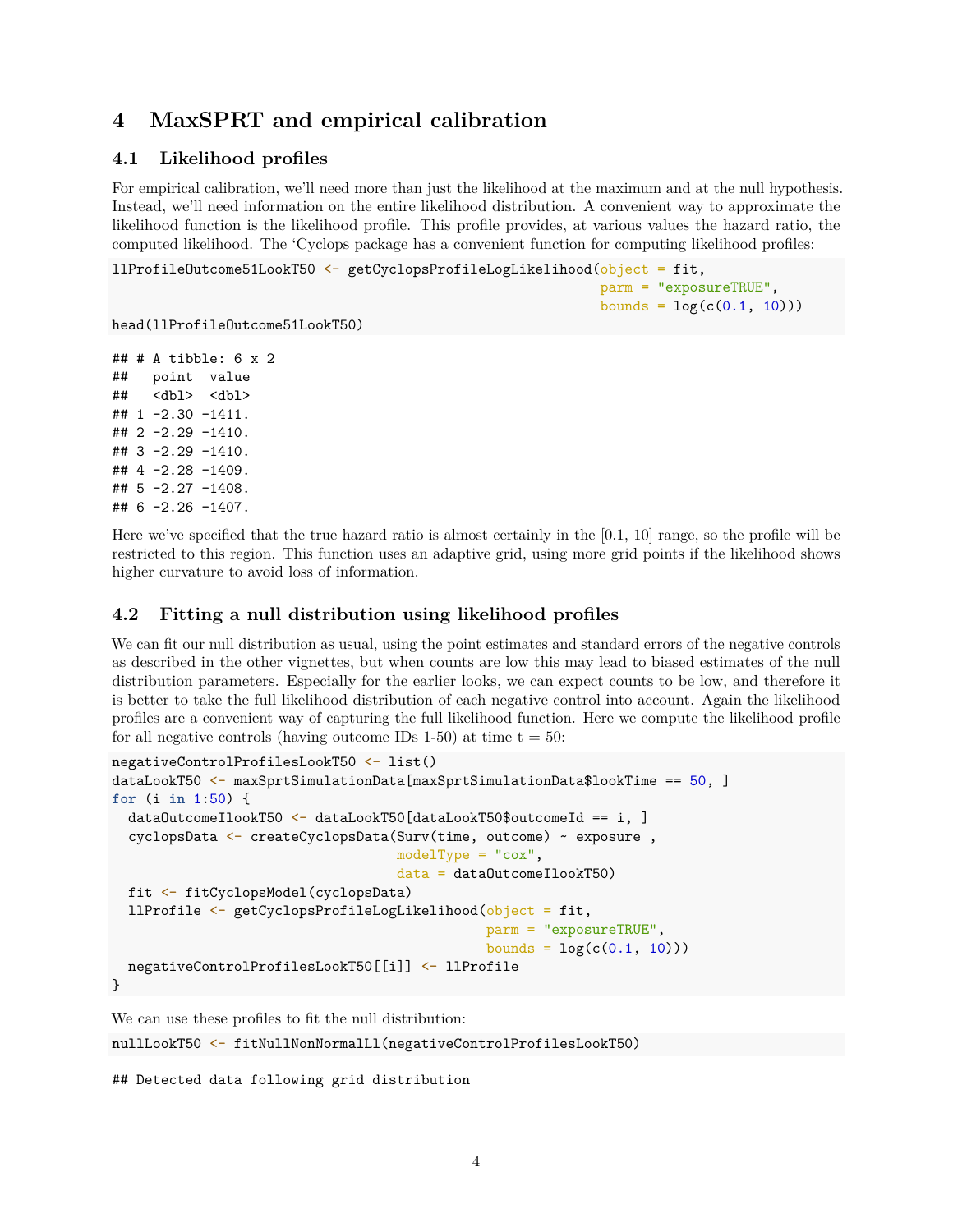nullLookT50

```
## Estimated null distribution
##
## Estimate
## Mean 0.3145
## SD 0.1860
```
This shows substantial systematic error in the negative controls.

### <span id="page-4-0"></span>**4.3 Computing a calibrated log likelihood ratio**

Using the fitted null distribution, and the likelihood profile of our outcome of interest, we can compute the empirically calibrated LLR:

```
calibratedLlr \leftarrow calibrateLlr(null = nullLookT50,
                                likelihoodApproximation = llProfileOutcome51LookT50)
```
## Detected data following grid distribution

calibratedLlr

## [1] 14.26661

Which is substantially lower than the uncalibrated LLR we computed earlier (LLR  $=$  43.2221153). We can compare our calibrated LLR to the critical value computed earlier to determine whether there is a signal:

calibratedLlr > cv

## [1] TRUE

### <span id="page-4-1"></span>**5 Demonstrating type 1 error with and without calibration**

It is always a good idea to compute the type 1 error based on the negative controls, to understand the operating characteristics of your study. Unfortunately, when doing sequential testing we cannot evaluate the overall performance of our surveillance until our final look at the data. Here we compute type 1 error both with and without calibration, comparing it to the nominal type 1 error, to demonstrate why empirical calibration can be important.

### <span id="page-4-2"></span>**5.1 Computing the calibrated and uncalibrated log likelihood ratios**

We re-use the example code provided earlier to compute the calibrated and uncalibrated LLR for each negative control at each look. Note that this code will take some time to complete.

```
allLlrs <- data.frame()
for (t in unique(maxSprtSimulationData$lookTime)) {
  # Compute likelihood profiles for all negative controls:
  negativeControlProfilesLookTt <- list()
  dataLookTt <- maxSprtSimulationData[maxSprtSimulationData$lookTime == t, ]
  for (i in 1:50) {
    dataOutcomeIlookTt \leftarrow dataLookTt[dataLookTt$outcomeId == i, ]cyclopsData <- createCyclopsData(Surv(time, outcome) ~ exposure ,
                                      modelType = "cox",
                                      data = dataOutcomeIlookTt)
   fit <- fitCyclopsModel(cyclopsData)
   llProfile <- getCyclopsProfileLogLikelihood(object = fit,
                                                 parm = "exposureTRUE",
```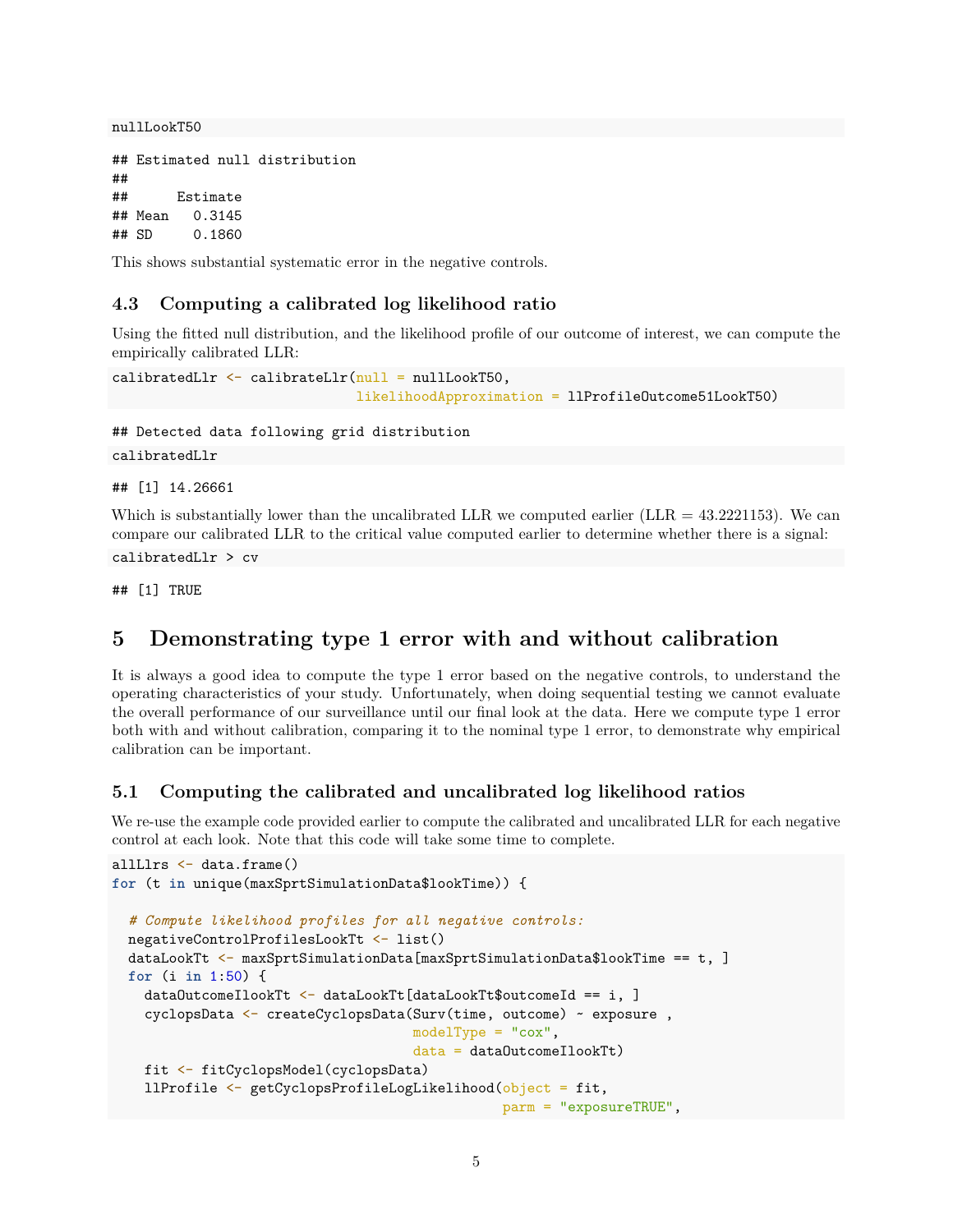```
bounds = log(c(0.1, 10)))negativeControlProfilesLookTt[[i]] <- llProfile
  }
  # Fit null distribution:
  nullLookTt <- fitNullNonNormalLl(negativeControlProfilesLookTt)
  # Compute calibrated and uncalibrated LLRs for all negative controls:
  llrsLookTt <- c()
  calibratedLlrsLookTt <- c()
  for (i in 1:50) {
   dataOutcomeIlookTt <- dataLookTt[dataLookTt$outcomeId == i, ]
   cyclopsData <- createCyclopsData(Surv(time, outcome) ~ exposure ,
                                     modelType = "cox",
                                     data = dataOutcomeIlookTt)
   fit <- fitCyclopsModel(cyclopsData)
   llProfile <- getCyclopsProfileLogLikelihood(object = fit,
                                                 parm = "exposureTRUE",
                                                 bounds = log(c(0.1, 10)))# Calibrated LLR:
    calibrateLlr \leftarrow calibrateLlr(null = nullLookTt,
                 likelihoodApproximation = llProfile)
   calibratedLlrsLookTt[i] <- calibrateLlr
    # Uncalibrated LLR:
   llNull <- getCyclopsProfileLogLikelihood(object = fit,
                                              parm = "exposureTRUE",
                                              x = 0) $value
   if (fit$return_flag == "ILLCONDITIONED" || coef(fit) < 0) {
     llr <- 0
   } else {
      llr <- fit$log_likelihood - llNull
   }
   llrsLookTt[i] <- llr
  }
  # Store in a data frame:
  allLlrs <- rbind(allLlrs,
                   data.frame(t = t,outcomeId = 1:50,llr = llrsLookTt,
                              calibrateLlr = calibratedLlrsLookTt))
}
```
Here, for clarity we fit the Cox model and compute the likelihood profiles twice, once for fitting the null distribution, and once to compute the LLRs. Of course it would be more efficient to remove this duplication, but it might make the code harder to read.

### <span id="page-5-0"></span>**5.2 Computing critical values for all negative controls**

We re-use the code shown earlier to compute the critical value for each negative control: